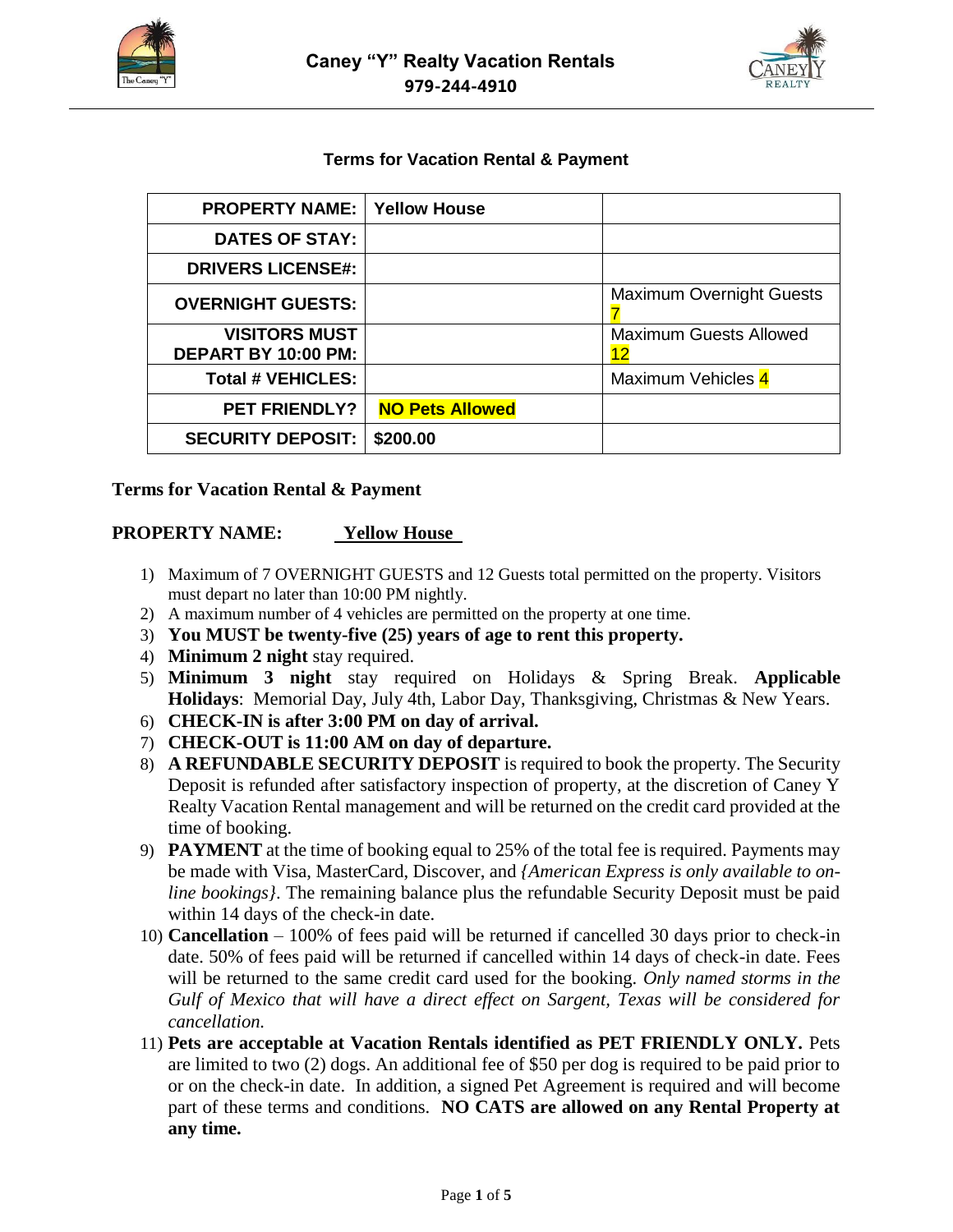



- 12) **NO SMOKING ALLOWED** inside the house at any time. Smoking is permitted outside only. Cigarette butts must be disposed of properly in the butt can or ashtrays provided and not left in the yard.
- 13) All inside trash must be bagged, tied and placed in the outside trash containers before you leave on your departure date. *Trash cans must not be over-stuffed.* If there is more trash left than can be held in the cans provided, you are responsible for removal of the extra trash. If outside trash cans are moved from original location, the guest must put cans back in place before departure.
- 14) NO RV's or Tents of any kind allowed on property without prior written permission and agreed upon terms.
- 15) No events involving people from outside your party such as tournaments, weddings, graduation, birthday, bachelor, or any other type of party are allowed on property without prior approval. Prior approval for a Large Event is required by Caney Y Realty Vacation Rental Management and an additional deposit and separate agreement may be required for approved *Large Event*.
- 16) ANY PUBLIC DISTURBANCE reported as taking place on the premises shall be grounds for loss of deposit and immediate eviction.
- 17) ANY ILLEGAL ACTIVITIES found taking place, including but not limited to illegal substances and underage drinking on or near the premises shall be grounds for loss of deposit and immediate eviction.
- 18) All vehicles must stay in Driveway. No driving on yard or parking in the street. A maximum of six (6) vehicles are permitted at any time during the booked reservation.
- 19) **NO FIREWORKS ALLOWED** on the premises at any time.
- 20) All children under twelve (12) years of age must wear approved life jackets while on the piers or docks located or used by the property, decks and porches above or abutting water, and while near water adjacent to the property. *LIFE JACKETS ARE NOT PROVIDED. YOU MUST BRING YOUR OWN LIFE JACKETS.* By signing this agreement and/or occupying the property, renters acknowledge that there is an inherent danger near any water, beach, river, intercoastal/intracoastal waterway, pier or dock. Dangers include, but are not limited to fish, reptiles and other wildlife, rip and ebb tides, currents, silt and underwater obstructions. All children under the age of fifteen (15) years must be accompanied by an adult while on the premises, including docks, piers or decks on or associated with the property.
- 21) The Owner and its agents are not liable for or responsible for personal items left behind**,**  lost or stolen. Lock all doors when you leave the house and keep vehicles locked and secured while on the premises.
- 22) The Owner and its agents are not responsible for any damage done to boats, vehicles or watercraft used or owned by guest. Boats or watercraft tied to docks or piers can be damaged by incoming or outgoing tides, flooding, wind, weather, vandalism or theft. Guest acknowledges and assumes responsibility for damage to Guest's own property located or used on the premises.
- 23) There may be circumstances beyond the owner's or agent's control which could cause the property not to be available for occupancy during your reserved period. Such circumstances include, but are not limited to, utility outages, property damage and severe weather. In such circumstances the Owner or its agent will do their best to make alternative arrangements if possible. If not possible then your security deposit will be refunded. The refund of the security deposit will be the limit of the owner's and its agent's responsibility.
- 24) Guest agrees to indemnify and to hold owner and its agents harmless from any and all claims, actions, suits, demand, and liabilities of any nature, including attorney's fees and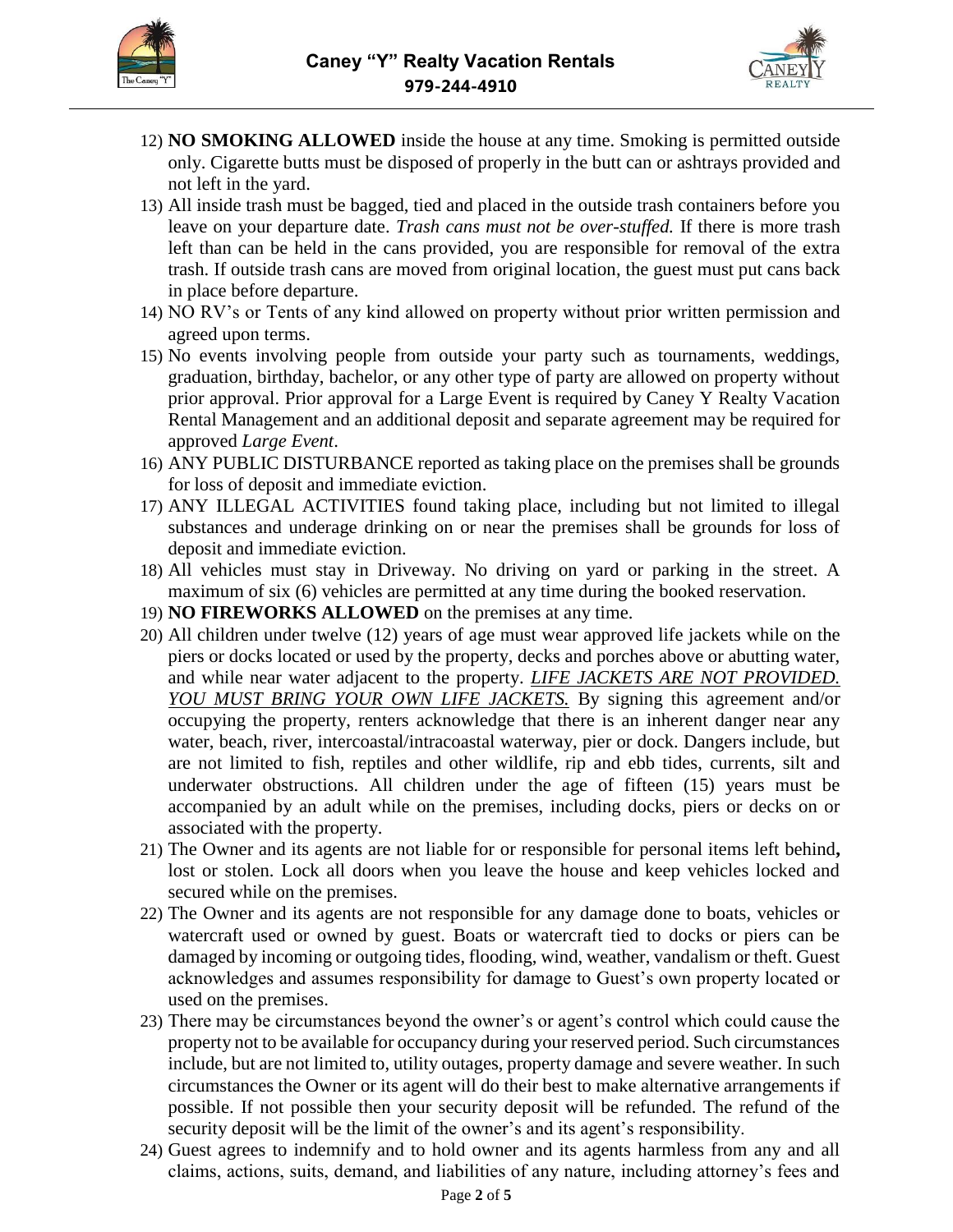



costs of court, as a result of any injuries to persons or damage to property resulting in any manner from Guest's and/or its invitees use and/or occupancy of the premises.

- 25) Attached (Hereto) are the rules for the property being rented. Additional copies of these rules are posted inside the property. You agree to read the rules and to abide by same. Said rules are incorporated into this agreement by reference for all purposes. Failure to comply with any of these terms included herein or the rules incorporated herein is grounds for forfeit of Security Deposit and immediate eviction.
- 26) **PUBLISHED Rates** are subject to change at any given time without notice and a slight delay in updating on-line rate schedule.
- 27) **AGREEMENT** I have read these terms and agree that I and all guests staying with me are to abide by these terms as well. I have read the invoice for my stay. I agree to abide by these terms and I agree to the pricing and schedule for my stay.
- 28) **I understand that I may lose my security deposit and risk immediate eviction at Property Manager's discretion if I am found non-compliant with any of the above terms.**
- 29) **By booking and Completing your transaction on line you indicate that you have read, understand, and agree to these terms.**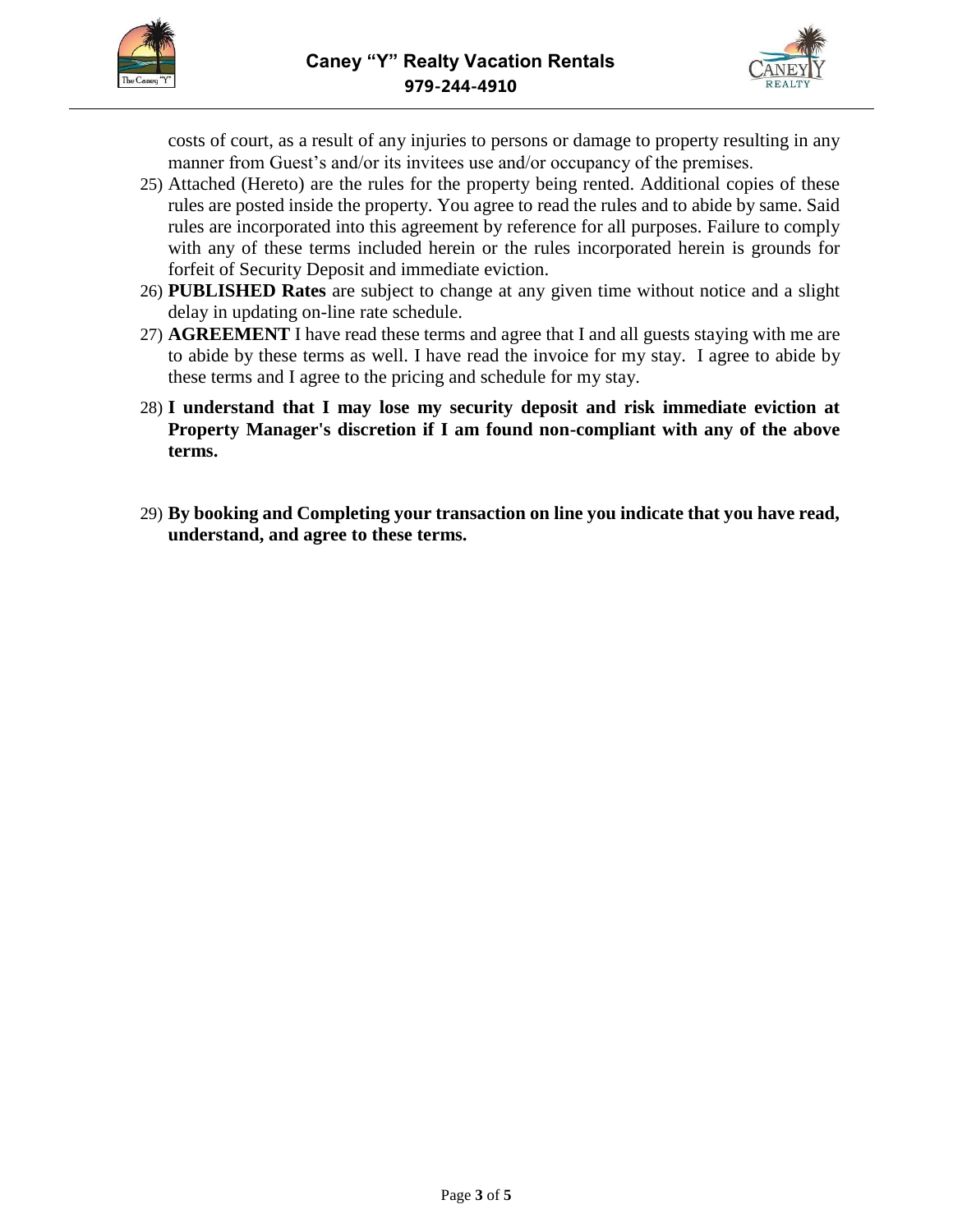



## **HOUSE RULES**

### **Yellow House**

- Absolutely **NO SMOKING** is allowed in the house. If you do smoke outside, please put butts in the butt can or ashtray located outside on the deck.
- **NO PETS** of any kind are permitted anywhere on the property at any time.
- Do not drive vehicles or back trailers into marsh or anywhere beyond the driveway areas.
- Please do not fry seafood inside house. We have provided a propane fish fryer and a charcoal grill forthe use of our guests. Please fry your fish and boil crabs downstairs in this area.
- After using charcoalgrill please clean it when you are done by burning off excess food. Dispose of ashes in metal ash can provided. Do not dump ashes in the yard.
- Please dispose of biodegradable seafood scraps by dropping in creek at end of pier where crabs feed. Please do not dump crab or shrimp shells in the trash or in the marsh along pier walkway.
- Do not dump used frying oil in the creek or on the yard. Please put used frying oil in sealed containers to take with you & dispose of when you leave. PLEASE DO NOT DUMP USED FRYING OIL IN TRASH BAGS OR TRASH CANS.
- Please clean fish at cleaning table on pierONLY.
- Please do not remove deck chairs from house or take deck chairs to the pier.
- Do not wash boats in driveway.
- Unexpected high winds are common in Sargent. Before retiring inside for the night, please stack plastic chairs, stow or secure any inflatable items and dispose of all trash on the porch, pier and downstairs.
- The marsh looks tough but it is actually very delicate and we try to protect it at all times. Our goal is to preserve and encourage good habitat for water birds and fish.
- For your safety, please do not walk or play in the marsh areas.

### • **CHECK OUT 11:00 AM**